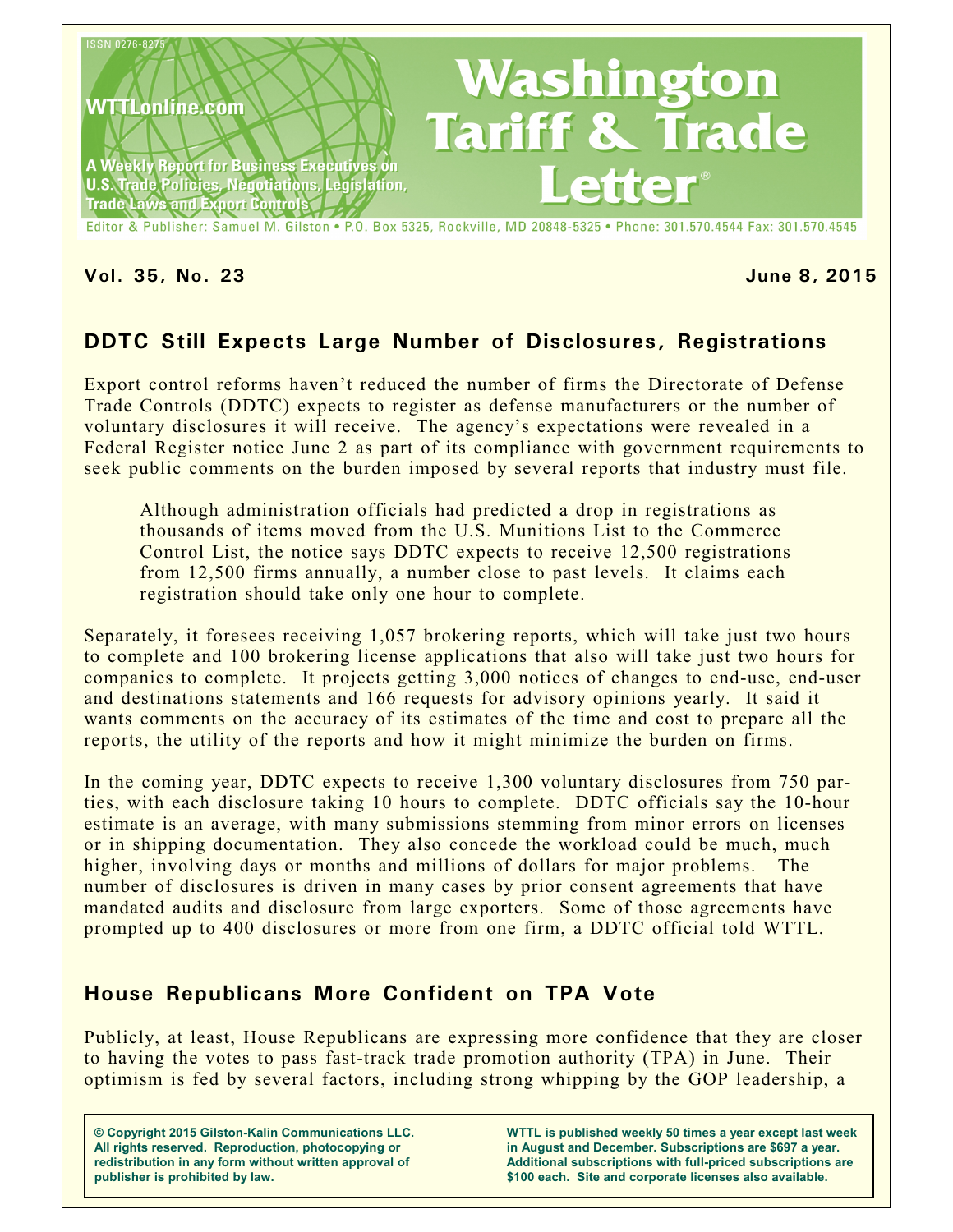deal to get the votes of Congressional Steel Caucus members and President Obama's strong lobbying and phone calling of the Congressional Black Caucus and other undecided Democrats. In addition, TPA supporters claim they won't need as many Democratic votes as originally demanded.

"I have never been as confident about it as I am right now," House Ways and Means Committee Chairman Paul Ryan (R-Wis.) told reporters June 4. "Two years ago we said we were going to need 50 Democrats to get this done. We won't need that many, but we are still going to need the president to deliver votes and more than right now. So we are not quite there," he said (see **WTTL,** June 1, page 6).

Ryan declined to give specific vote counts or say when the legislation would come to the floor, saying that was up to House Speaker John Boehner (R-Ohio) and Republican Whip Steve Scalise (R-La.). Nonetheless, "this is a June project," he declared. He also said the House Rules Committee would decide how votes would be taken on TPA, Trade Adjustment Assistance (TAA), Customs enforcement and trade preference programs.

For now, the goal would be to take up and pass the Senate-passed version of TPA to avoid having to hold a House-Senate Conference Committee to resolve any differences. On the other hand, Ryan conceded that different versions of Customs enforcement will likely need to be resolved in conference, as well as the preferences legislation to resolve so-called "pay-for" requirements to account for the bill's impact on revenue. A TAA conference will be needed because he expects the House to address objections to a cut in Medicare funds to pay for the job-training measure. "We're open to change the offset if it's felt to be necessary" to win votes, he said.

"We anticipate going to conference on Customs," he said. "We're pretty much in agreement on 85% of that bill, so I do not foresee a very long conference whatsoever," Ryan stated. "We all understand each others' positions and we've accepted each others' positions on some of the issues," he added. Some advance pre-conference staff work is already underway, he indicated.

Ryan said the Customs bill would be used to fix some differences that exist between the Senate TPA bill and the one passed by Ways and Means. One particular issue is a provision in the Senate bill that Sen. Robert Menendez (D-N.J.) sponsored to prevent countries that tolerate human trafficking to be part of a trade deal, with Malaysia its main target. Before the Senate acted on TPA, Menendez and Senate Finance Committee Ron Wyden (D-Ore.) announced a compromise that would give State the ability to invoke an exception to this restriction for countries that take "concrete actions to implement the principal recommendations" of State's annual report on trafficking.

"The compromise worked out with Wyden and Menendez, that I was involved with when I was over in the Senate, is something that the outside groups that care about this issue [say] it is good language. We think that it is good language. We have already agreed to put that in conference in the Customs bill," Ryan said.

He declared his opposition, however, to a Senate provision that Sen. Rob Portman (R-Ohio) sponsored to create a new mechanism for getting miscellaneous tariff bills reviewed and passed. "It violates our [House] rules," he told reporters. "Everyone understands it has to go out," he said. Ryan brushed off other differences as minor and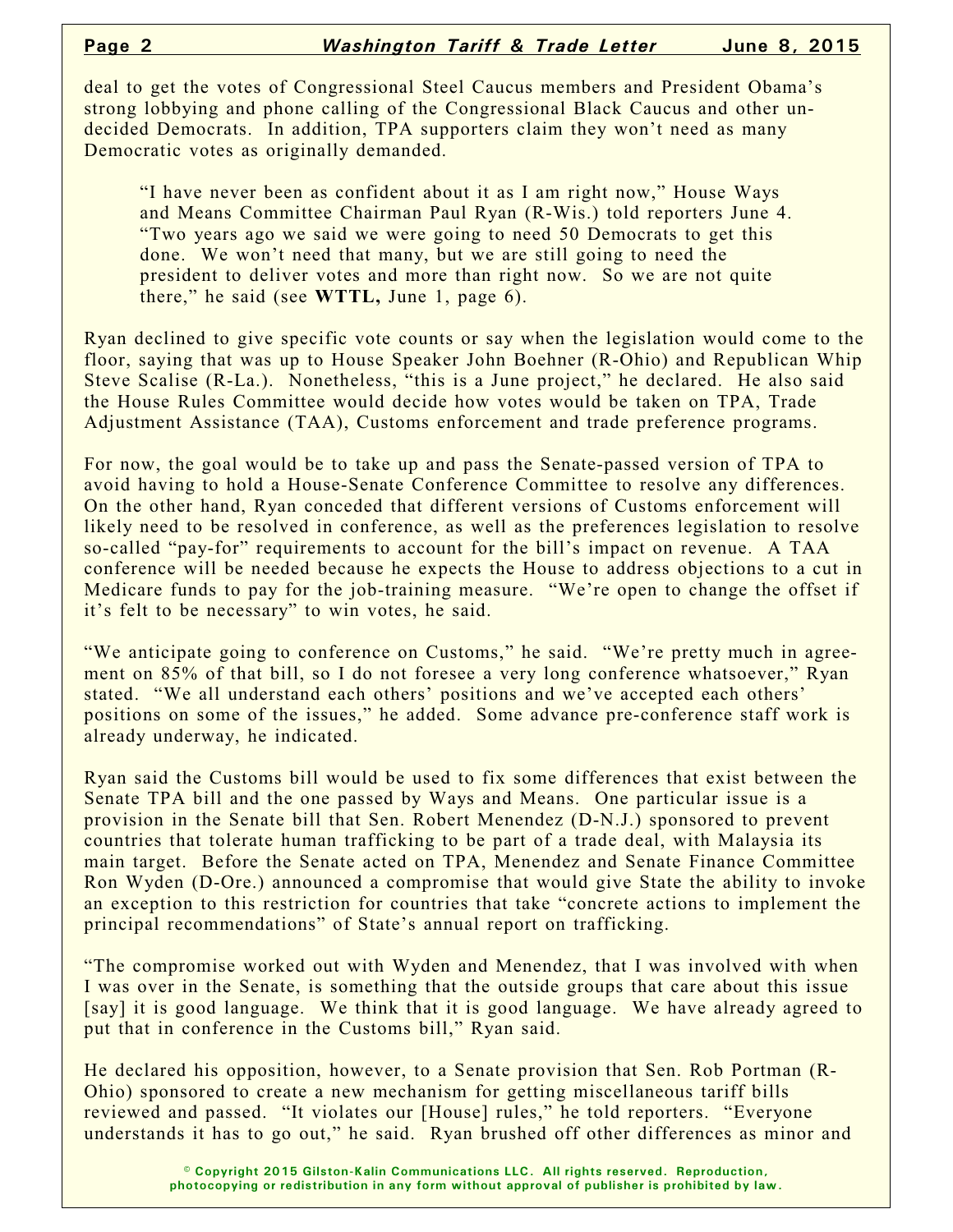easily taken care of in conference. He also declared that no extension of the Export-Import Bank would be included in the legislation.

An agreement with the Congressional Steel Caucus, which includes some Republicans from blue states such as Ohio, will bring additional votes for TPA. Ryan said he has agreed to include in the Customs bill a version of legislation (S. 2994) that Sen. Sherrod Brown (D-Ohio) introduced in the last session of Congress. The bill, known as the Level the Playing Field Act, includes provisions that uphold Commerce practices in antidumping and countervailing duty cases, some of which have been challenged in court.

Among its provisions, the measure would give the department more authority to use adverse facts available and other factors that would benefit petitioners in these cases. "We are going to put that in the manager's amendment," he announced. Ryan said the bill has been scrubbed to make sure it would work, be legal and not "put ourselves up for a WTO challenge we wouldn't be able to succeed and keep." He conceded the addition of the bill was necessary to get the steel caucus votes.

## **WTO Upholds Ruling Against Indian Poultry Ban**

Obama administration officials applauded a World Trade Organization (WTO) Appellate Body (AB) finding June 4 in favor of the U.S. challenge of India's ban on various U.S. agricultural products. India had claimed restrictions on products such as poultry, meat, eggs and live pigs were intended to protect against avian influenza. In October, a WTO dispute-settlement panel agreed with every U.S. complaint against India's ban, which was imposed in February 2007 (see **WTTL**, Oct. 20, 2014, page 4).

Among other decisions, the AB upheld the panel's finding that India's measures were "significantly more trade-restrictive than required to achieve India's appropriate level of protection." In addition, it said the panel "did not err in finding that the United States had identified alternative measures that would achieve India's appropriate level of protection, and that the Panel did not fail to identify the alternative measures with precision."

The AB also upheld the panel's finding that India's Avian Influenza (AI) measures are inconsistent with the Sanitary and Phytosanitary (SPS) Agreement because "they arbitrarily and unjustifiably discriminate between Members where identical or similar conditions prevail," the WTO noted.

## **Call Merriam-Webster: BIS, DDTC Propose Harmonized Definitions**

Since export control reform first began, export control officials have promised to harmonize definitions of the most often-used terms in their respective regulations. In parallel Federal Register proposals June 3, State's Directorate of Defense Trade Controls (DDTC) and Bureau of Industry and Security (BIS) finally took a step toward fulfilling their pledges. In its notice, BIS proposed new or revised definitions of "technology," "required," "peculiarly responsible," "proscribed person," "published," results of "fundamental research," "export," "reexport," "release," "transfer," and "transfer (in-country)"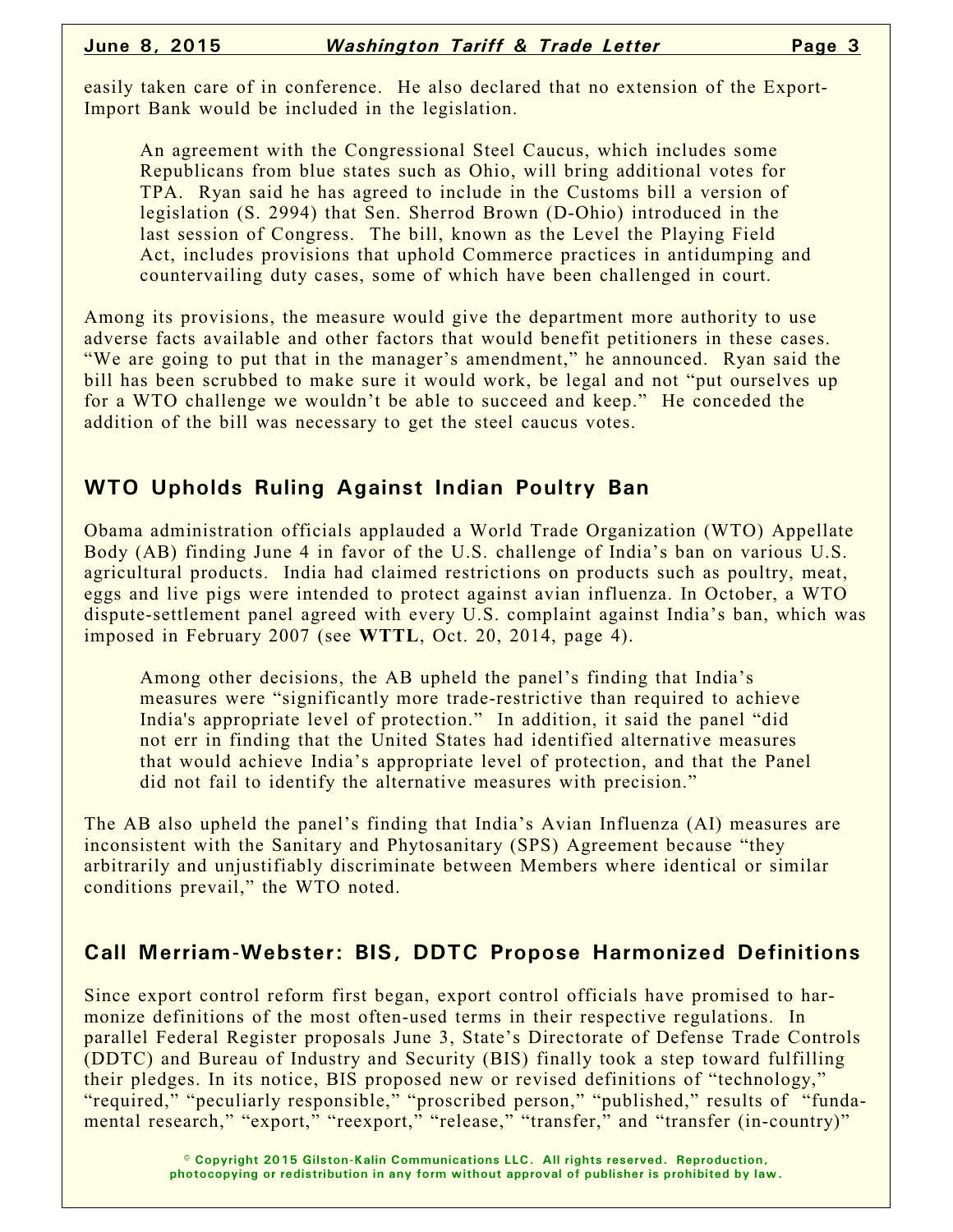that are included in its Export Administration Regulations (EAR). At the same time, DDTC proposed amendments to the International Traffic in Arms Regulations' (ITAR) definitions of "defense article," "defense services," "technical data," "public domain," "export," and "reexport or retransfer." It also proposes to create definitions of "required," "technical data that arises during, or results from, fundamental research," "release," "retransfer," and "activities that are not exports, reexports, or retransfers." To keep it all straight, both agencies posted a 25-page comparison chart of the proposed rules on their websites.

"Harmonizing definitions does not mean making them identical. For example, under the EAR, technology may be 'subject to' or 'not subject to the EAR.' Technical data under the ITAR is subject to those regulations by definition. While the two terms have substantial commonality, they remain different terms used in different ways," the BIS notice said.

The most heralded change involves what constitutes an "export" and its effect on cloud computing. The common definition includes the requirement for end-to-end encryption. "The intent of this requirement is that relevant technology or software is encrypted by the originator and remains encrypted (and thus not readable) until it is decrypted by its intended recipient. Such technology or software would remain encrypted at every point in transit or in storage after it was encrypted by the originator until it was decrypted by the recipient," BIS noted.

"A key requirement of the end-to-end provision is to ensure that no non-US national employee of a domestic cloud service provider or foreign digital third party or cloud service provider can get access to controlled technology or software in unencrypted form," it said. Comments on whether "encryption standards adequately address data storage and transmission issues with respect to export controls" and all other provisions are due by Aug. 3 (see **WTTL**, March 30, page 1).

Another controversial definition covers "fundamental research." Current policy excludes most information resulting from fundamental research from the scope of the EAR. The proposal "would revise Section 734.8, but it is not intended to change the scope of the current Section 734.8. The proposed revisions streamline the section by consolidating different provisions that involve the same criteria with respect to prepublication review, removing reference to locus unless it makes a difference to the jurisdictional status, and adding clarifying notes," the agency added. Comments regarding whether the streamlined text is narrower or broader in scope than the current text are encouraged, it said.

In its notice, DDTC highlighted the new definition of defense services, which it proposed in two previous notices and received comments on in 2013. Some comments criticized the different treatment of assistance using "public domain" information versus the use of "technical data." In response, it "fully revised paragraph (a)(1) to remove the use of the 'other than public domain information' or 'technical data' from the determination of whether an activity is a 'defense service'," it explained.

A DDTC fact sheet clarified the definition further. "While it continues to control assistance in developmental and integration activities involving defense articles, it creates a class of U.S. persons who do not need to obtain prior authorization to do certain work on defense articles abroad (e.g., those persons who have not had access to technical data in the area they are currently working in)," it said. DDTC also clarified exclusions from the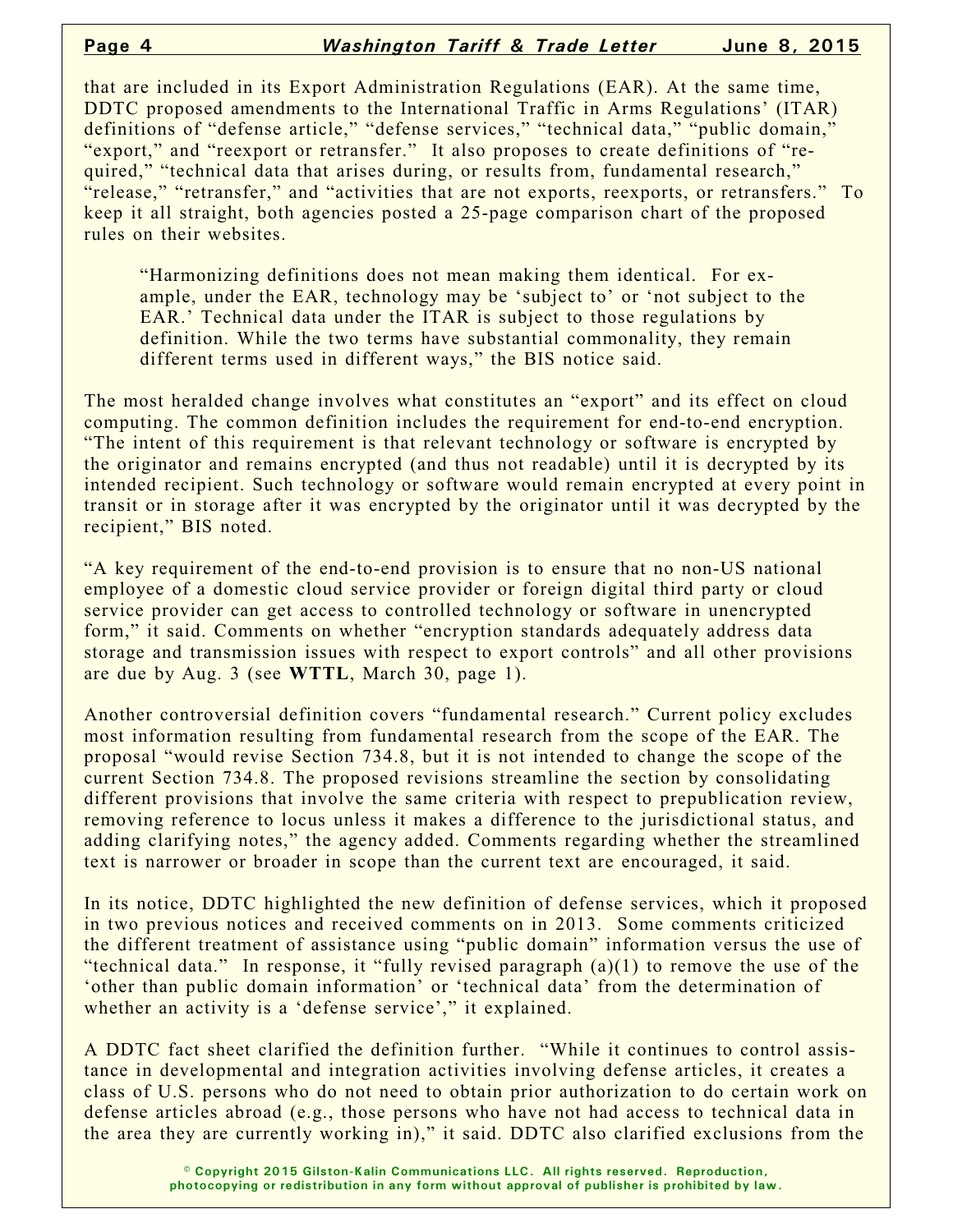definitions of export, reexport and retransfer "for the electronic transmission and storage of certain secured technical data," the DDTC fact sheet noted. "Specifically, the proposed language exempts from control on the ITAR the electronic transmission and the electronic storage outside of the United States of technical data when it is encrypted using end-to-end encryption that meets the FIPS 140-2 standard and the data is not stored in a 126.1 country or the Russian Federation," it said.

# **CIT Upholds Negative Injury Determination on Welded Pipe**

Court of International Trade (CIT) Judge Mark A. Barnett upheld May 29 an International Trade Commission (ITC) remand determination that U.S. industry isn't being injured by imports of circular welded carbon-quality steel pipe (CWP) from India, Oman, the United Arab Emirates and Vietnam. Barnett found the commission properly followed his remand instructions in addressing two shortcomings from its original negative determination (slip op. 15-51).

On remand, the ITC declined to reopen the record in the case and relied on earlier filings. Its second look at the petition responded to how it treated the failure of petitioners to file certain lost-sales information and its analysis of the impact on the business cycle on the domestic industry during the period of investigation (POI).

Barnett accepted the ITC's explanation that it does not use "the absence of lost sales allegations in its evaluation of subject imports' volume effects as Plaintiffs allege." He noted that the commission had reassessed the domestic industry's performance in the context of the business cycle, and, in particular, whether the economic downturn in 2009 and subsequent recovery masked injury to the domestic industry by subject imports. "The ITC found that the domestic industry improved 'markedly during the POI according to every measure except market share, capacity, and employment,' although the domestic industry faced weak CWP demand due to the lackluster economic recovery," he wrote.

"The court finds that the Commission satisfactorily accounted for the effects of the business cycle on the domestic industry's performance. The ITC's analysis cites to substantial evidence supporting its analysis of the effects of the business cycle as distinct from those of subject imports on the domestic industry," Barnett ruled.

# **Ex-Im Faces Possible Charter Lapse**

It looks increasingly likely the Export-Import Bank will see its charter lapse at least temporarily after June 30, as a path toward reauthorization remains uncertain. One path reauthorization probably won't take is through the Senate Banking Committee. After two days of hearings June 2 and 4, Chairman Richard Shelby (R-Ala.) is showing stronger opposition to Ex-Im than some industry representatives expected.

In between the Banking hearings, the House Financial Services Committee held another head-beating sessions with Ex-Im Chairman and President Fred Hochberg June 3. This time, however, a few more Republicans, including Stephen Fincher (R-Tenn.) and Frank Lucas (R-Okla.), strongly defended the bank and challenged the views of their GOP colleagues. Shelby, who had said he had questions about the bank's operations and how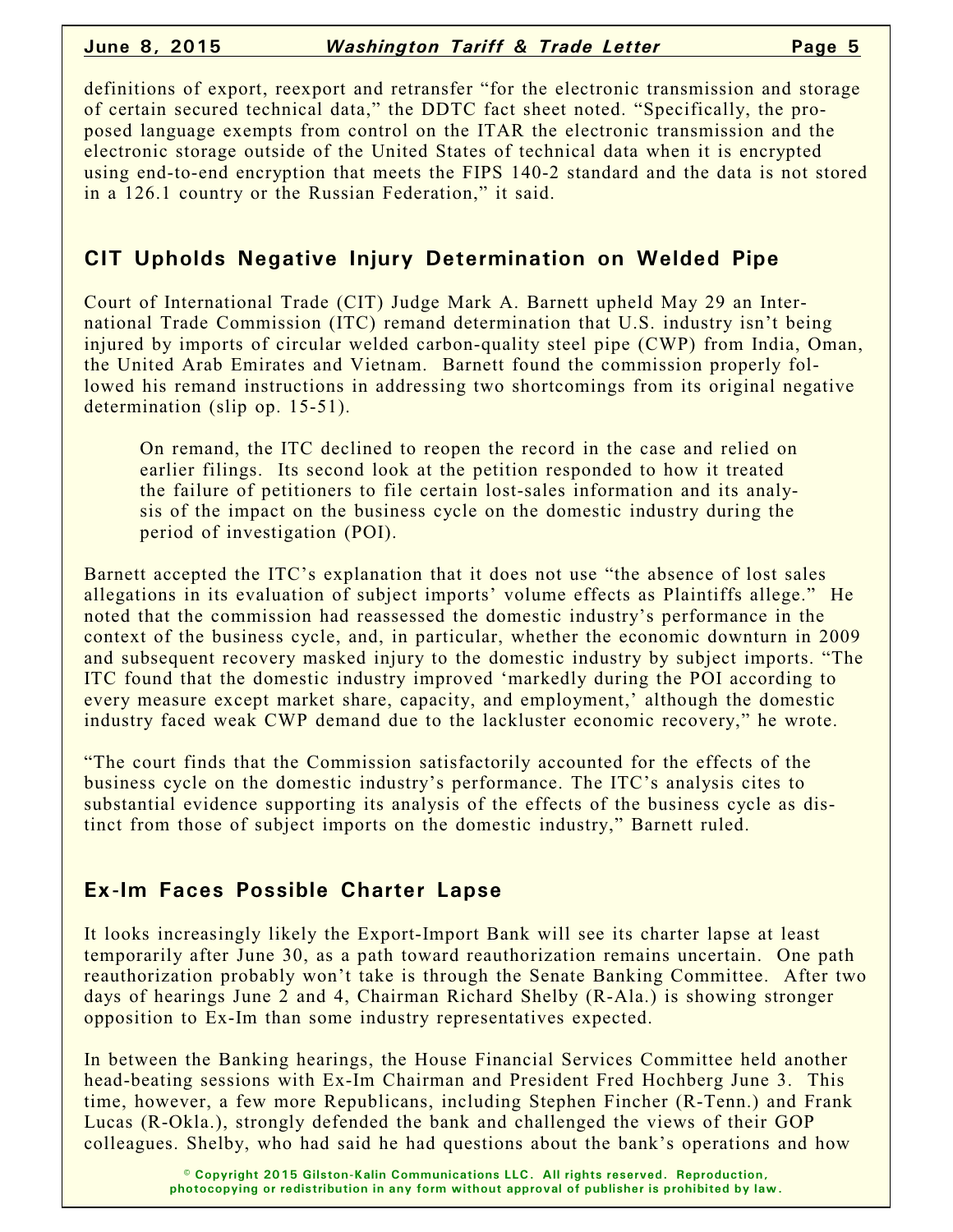much it was really needed, came out of his hearings without being satisfied by what he heard from Hochberg's testimony June 4 or industry representatives June 2. "I have deep reservations about reauthorizing the Export-Import Bank as it is now constituted or even with Kirk-Heitkamp," he told reporters after the second hearing, referring to legislation (S. 819) sponsored by Sen. Mark Kirk (R-Ill.) and Heidi Heitkamp (D-N.D.).

"I don't think there is a lot of reform in that proposal. I think the Export-Import Bank begs for reform," he said. If he did mark up a reauthorization bill, "I wouldn't mark up their bill," Shelby said.

Shelby demurred on whether he would try to amend that measure or introduce a bill of his own. "We'll see," he said. "I've tried to reform this bank a number of times" but the business community wants the status quo, he added, admitting that the powerful lobbying of bank supporters may be able to garner enough cloture votes to overcome an effort to block a vote on reauthorization in the Senate (see **WTTL**, June 1, page 1).

With neither House or Senate committees reporting out a bank reform bill, it looks likely the bank will get only a short-term extension, which could go until the end of the year. The extension might be attached to a pending spending bill or the transportation appropriations bill (H.R. 2577), which isn't expected to get final action until July.

Whatever reform legislation does eventually get enacted, the hearings suggested those changes could include an increase in the mandate to allot financing for small and medium-size companies to 25% from 20%, reversing the bank's policy against financing coal-powered plants in industrialized countries, statutory creation of a risk-management officer and tougher ethics rules, larger capital reserve requirements, a strong requirement for exporters to demonstrate that Ex-Im is lender of last resort, and continued calls for negotiations to curb export lending subsidies.

Despite the tough questioning he has faced, Ex-Im chief Hochberg has remained optimistic about the bank's chances. "My view is that there is a lot of support," he told reporters after his testimony in the House. "Mitch McConnell, the majority leader, has been very clear there will be a vote in the Senate. Speaker Boehner said very clearly there's going to be a vote in the House. I'm going to take them at their word," Hochberg said.

## **Effort to Resume Cuba Trade Stalls in House**

President Obama's efforts to resume normalized relations with Cuba hit some hurdles the week of June 1 with House votes to keep language in two appropriations bills restricting trade and travel with Cuba as well as a proposal to bar funding of a U.S. embassy in Havana. In an example of the disconnect in Washington over trade with Havana, the votes came as the International Trade Commission (ITC) heard from 20 industry and academic witnesses who almost unanimously argued for the immediate lifting of the trade embargo against Cuba. Whether the appropriations' restrictions will remain in final legislation sent to President Obama remains uncertain.

In the House, a measure (H.R. 2577) funding Transportation, Housing and Urban Development (THUD) agencies contains language that would prevent licensing of new flights and cruise ship routes to Cuba if they land on or pass through property confiscated by the Castro regime. A June 3 vote on Rep. Barbara Lee's (D-Calif.) amendment to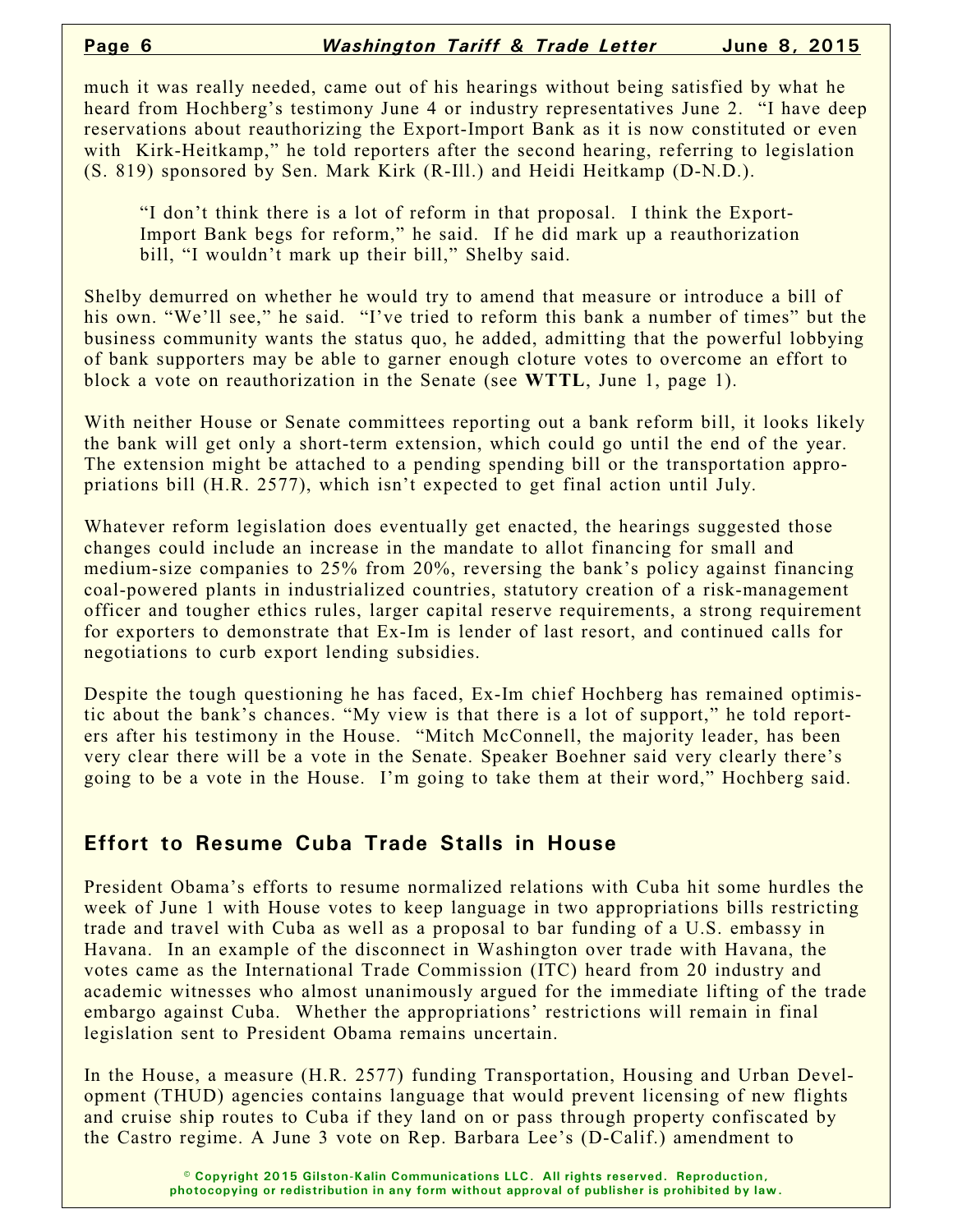eliminate the provision failed 176-247. Eighteen Republicans voted for the amendment, while 26 Democrats opposed it. An amendment also failed to strike language from the separate Commerce, Justice and Science appropriations bill (H.R. 2578) that prohibits use of funds "to facilitate, permit, license, or promote exports to the Cuban military or intelligence service or to any officer of the Cuban military or intelligence service, or an immediate family member thereof." Only two Republicans voted for that amendment, while 32 Democrats voted against it. The final vote on the amendment was 153-273.

The Transportation language had been added by Rep. Mario Diaz-Balart (R-Fla.), a Cuban-American. "Certainly supporting the Cuban people does not include channeling goods to the oppressive Cuban military and intelligence services, nor does it include facilitating the unlawful use of stolen properties that were illegally confiscated from Americans," he said in a statement after the two votes.

At the June 2 ITC hearing, Sen. Amy Klobuchar (D-Minn.) defended her bill lifting the embargo, Freedom to Export to Cuba Act of 2015 (S. 491), along with Sen. Jeff Flake's bill Freedom to Travel to Cuba Act of 2015 (S. 299), of which she is a co-sponsor. "I think there's a lot of thought that that bill may move first," she told the commission.

"Well here's the problem. If ours sits there for too long and we lift the travel restrictions and we don't do anything about the embargo then all these Americans are going to start going there and they're going to eat Chinese food. They're going to stay in German hotels. Because at some point we're going to have to lift that embargo close to when we open the travel restrictions," she added.

Later she told reporters that any lifting of the travel ban or the trade embargo would have to wait until the embassies reopen. However, a State appropriations bill released by a House committee June 3 includes a provision banning funds for building an embassy or other diplomatic facility in Cuba, as well as restricting funds to facilitate the opening of a Cuban embassy in the U.S.

Separately, Treasury's Office of Foreign Assets Control (OFAC) June 4 removed 66 entities related to Cuba from its Specially Designated Nationals (SDN) list. Entities include shipping companies in Cuba itself as well as Argentina, France, Greece, Hong Kong, Italy, Malta, Panama, Spain and United Kingdom.

## **Wikileaks Unveils Texts from Services Talks**

Wikileaks, the Internet source of secret information, released 17 secret documents June 3 from talks on a Trade in Services Agreement (TISA), which the U.S. is currently negotiating with the European Union and 23 other partners. It contains drafts and annexes on issues such as air transport, delivery services, domestic regulation, e-commerce, maritime, professional services, telecommunications, transparency, as well as several documents on the positions of negotiating parties.

The text is classified as "confidential" and supposedly barred from being made public until five years after the agreement is reached or talks terminated. Previously, the organization leaked a draft of the TISA financial services annex (see **WTTL**, June 23, 2014, page 8). At the same time, Wikileaks is also offering a \$100,000 "bounty" for any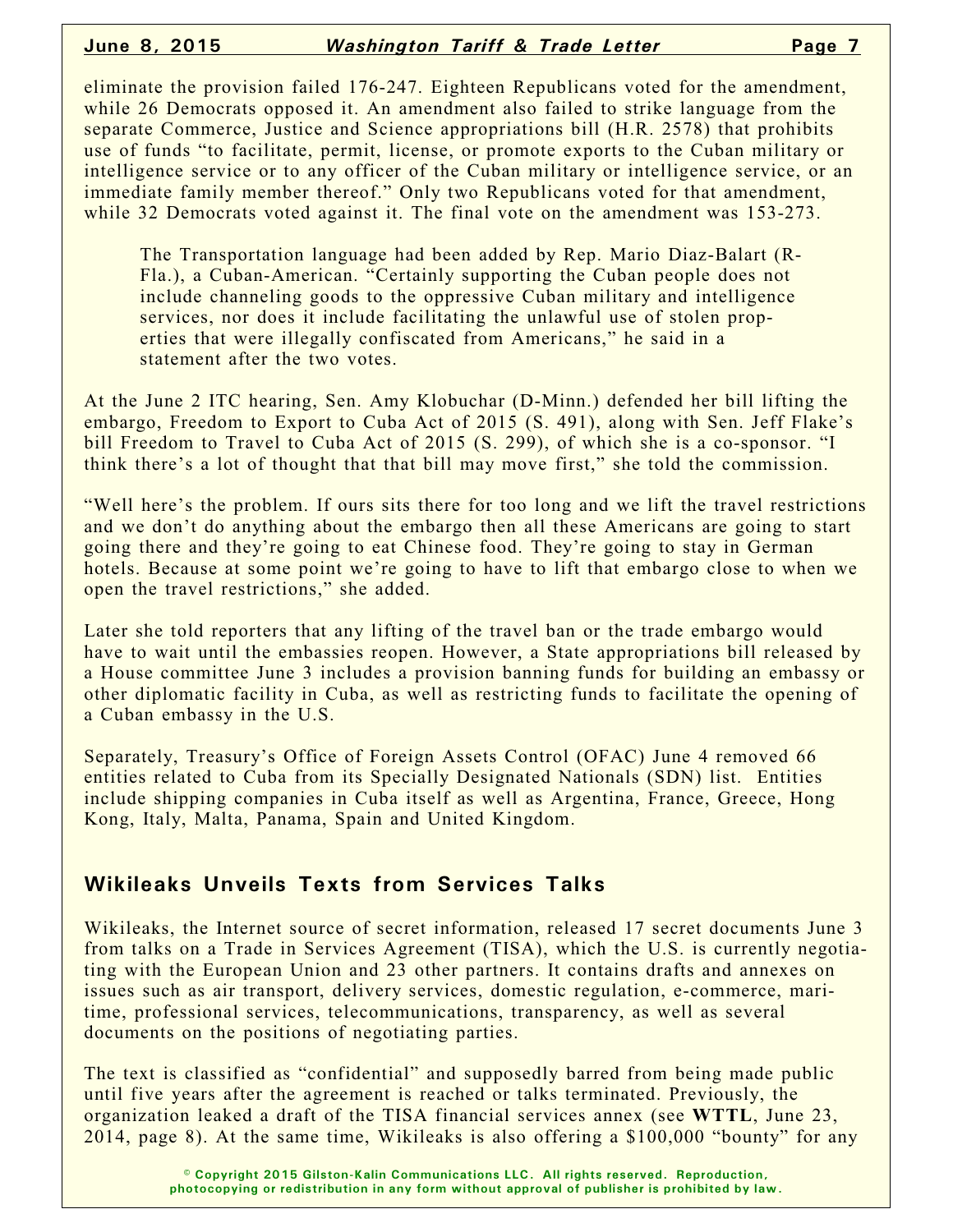draft texts from the Trans-Pacific Partnership (TPP). Almost all of the text is inside brackets indicating that no final agreement has been reached on any of the provisions. For example, a U.S. proposal under electronic commerce reads, "Nothing in Section III (Electronic Commerce) shall be construed to prevent any Party from taking any action which it considers necessary for the protection of its own essential security interests." However, Colombia, Japan and Korea asked to "clarify the meaning of 'essential security interests'" in this chapter, the text reads.

Close reading of the texts reveals technical language and maneuvering that may unwind as the negotiations continue. In the draft text on domestic regulation, 18 countries including the EU proposed language that in implementing licensing, qualification or other technical standards (itself a debated phrase), countries should "ensure that such measures are based on objective and transparent criteria." The U.S. opposes this language for reasons that may only emerge with the final agreement.

Wikileaks also released its own analysis along with some of the draft texts. It describes "Transparency" in the text as meaning it ensures that commercial interests, especially but not only transnational corporations, "can access and influence government decisions that affect their interests – rights and opportunities that may not be available to local businesses or to national citizens. They may want to stop or change government decisions they don't like, or rally to support those that are being challenged," it claimed.

Not surprising, the response of trade critics to the text was quick. The leaked text reveals "once again how dangerous Fast Track Authority is when it comes to protecting citizen rights vs. corporate rights. This TISA text again favors privatization over public services, limits governmental action on issues ranging from safety to the environment using trade as a smokescreen to limit citizen rights," said Communications Workers of America President Larry Cohen in a statement.

"The secrecy charade has collapsed. TISA members trying to keep their publics in the dark as to the negative implications of the corporate TISA for financial stability, public safety, and elected officials' democratic regulatory jurisdiction have been exposed to the light of day, in the largest leak of secret trade negotiations texts in history," said Deborah James of Our World Is Not for Sale, an anti-trade organization.

## **USTR Outlines Tariffs on TPP Chopping Block**

The Obama administration June 2 continued its sales pitch for the Trans-Pacific Partnership (TPP), issuing a report outlining specific sector tariffs that will be dropped if the agreement is concluded. The U.S. Trade Representative's (USTR) report highlighted 15 types of manufactured goods, including autos, textiles, footwear and consumer goods, and 18 agricultural products, including rice, beef, dairy, corn and others that could see tariffs cut in TPP countries if a deal is reached (see **WTTL**, May 18, page 5).

For example, auto tariffs in some TPP markets range up to 70%, and footwear may face quotas and tariffs above 100%, the report said. Tariffs on beef and beef products can go up to 50% in TPP countries, and over-quota tariffs on rice range up to 778%, it added. In contrast, the U.S. has an average applied tariff of 1.4% and nearly 70% of all imports entering the U.S. face no tariffs, the USTR said. "With the elimination of TPP countries'